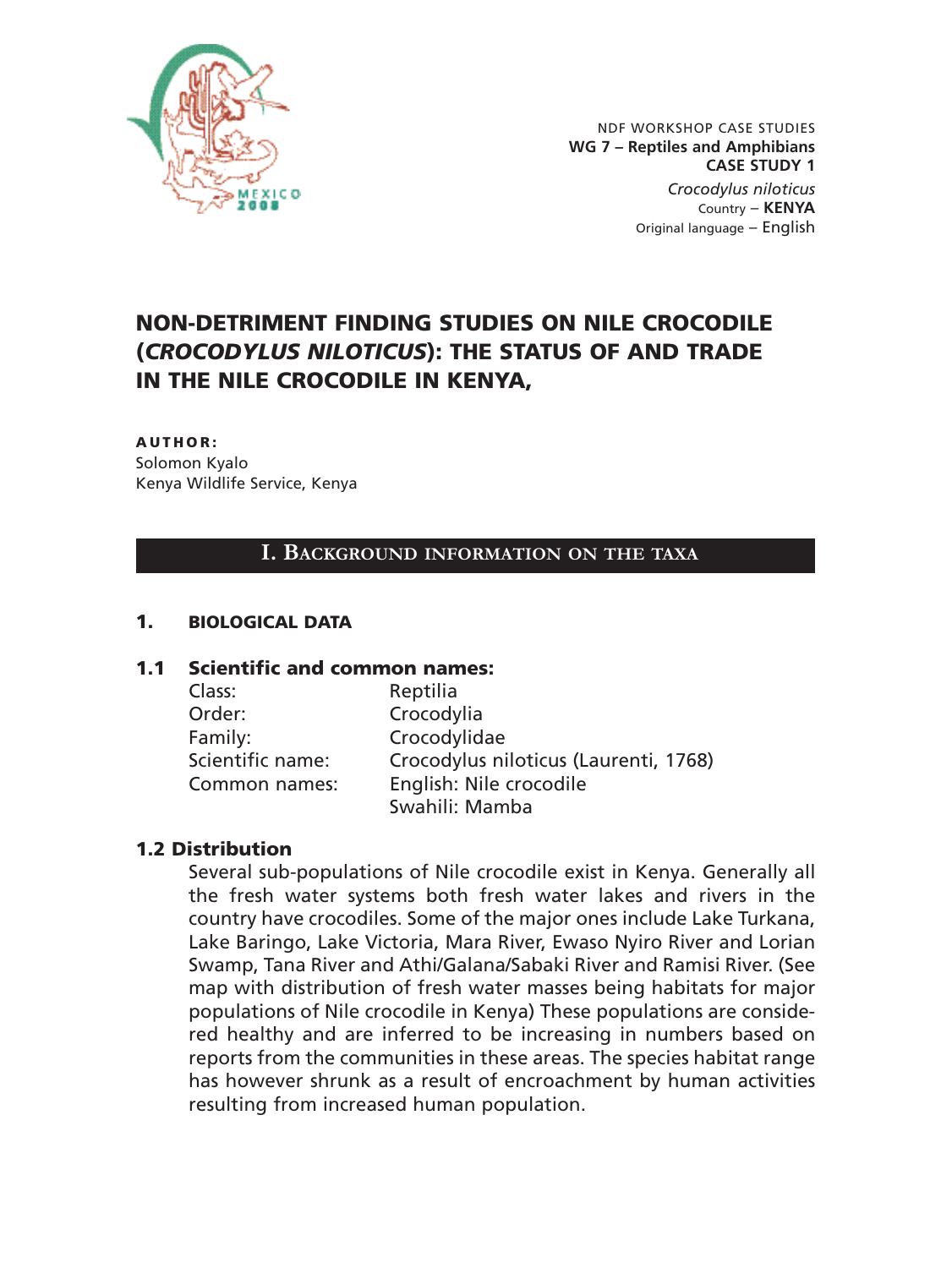

# **1.3 Biological characteristics**

**1.3.1** *General biological and life history characteristics* Nile crocodile (*Crocodylus niloticus*) is an egg laying reptilian species. Eggs are laid between August and March in nests with clutch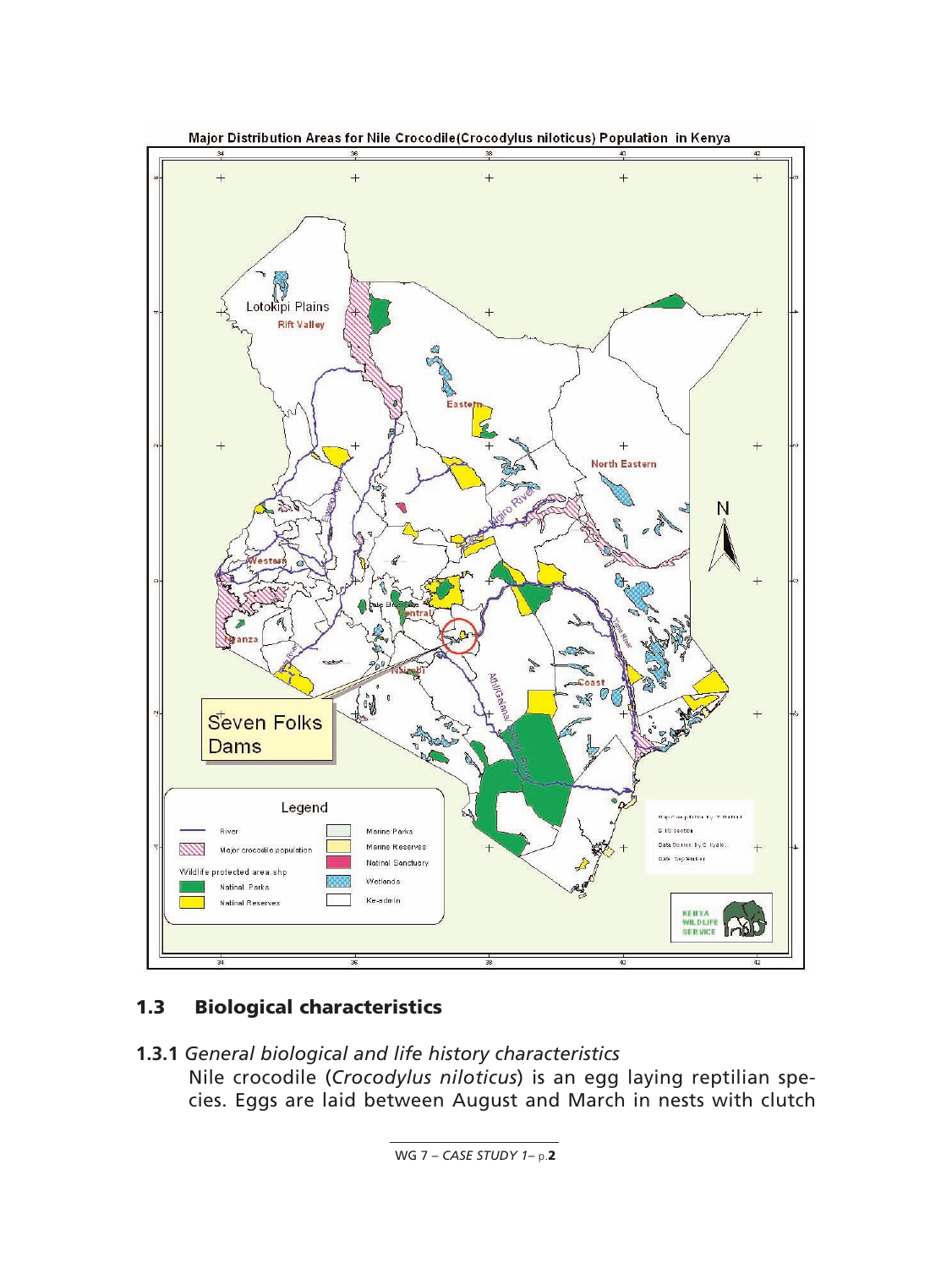sizes of between 20 -60 eggs. The eggs weigh between 70-110 Grams and length between 65-80 cm and width between 40-45 cm. The Nile crocodile is sexually dimorphic with growing upto 30% larger than the females. Males regularly grow to 5m and can weigh more than 500 kg.

## **1.3.2** *Habitat types*

The species occurs in fresh water wetlands, in lakes, rivers, marshes and dams. The dry stream beds, river banks and sandy shores of the wetlands provide preferred nesting sites where eggs are deposited during laying season usually between September and January.

## **1.3.3** *Role of the species in its ecosystem*

Nile crocodile is a predator species whose diet is very broad and includes aquatic invertebrates, fish, amphibians, birds and other reptiles. Hatchlings eat insects and small aquatic invertebrates. Adults can take a wide range of large vertebrates. The species plays a significant role in the ecosystem and is responsible for checking populations of other aquatic species such as the barbell catfish.

The species is a problem animal, killing people and their livestock more than any other wild animal in many areas where they co-habit. It probably causes more human deaths than any other wild animal in Africa (Hirschoff *et al* 1996).

# **1.4 Population:**

**1.4.1** *Global population size*

Global population of Nile crocodile in the wild is estimated between 250,000-500,000. This population is distributed throughout Africa and Madagascar in suitable habitats. Its distribution extends from Senegal river, Lake Chad, Wadai and Sudan to the Kunene and the Okavango delta. In Madagascar, the species occurs in the Western and Southern parts from Sembrirano to Port Dauphin

# **1.4.2.** *Current Global population trends*

\_X\_\_increasing \_\_\_decreasing \_\_\_stable \_\_\_\_unknown

The general trend for the global population of Nile crocodile is increasing although in most cases its range is shrinking as a result of increasing human population hence pressure demand for land in the species habitats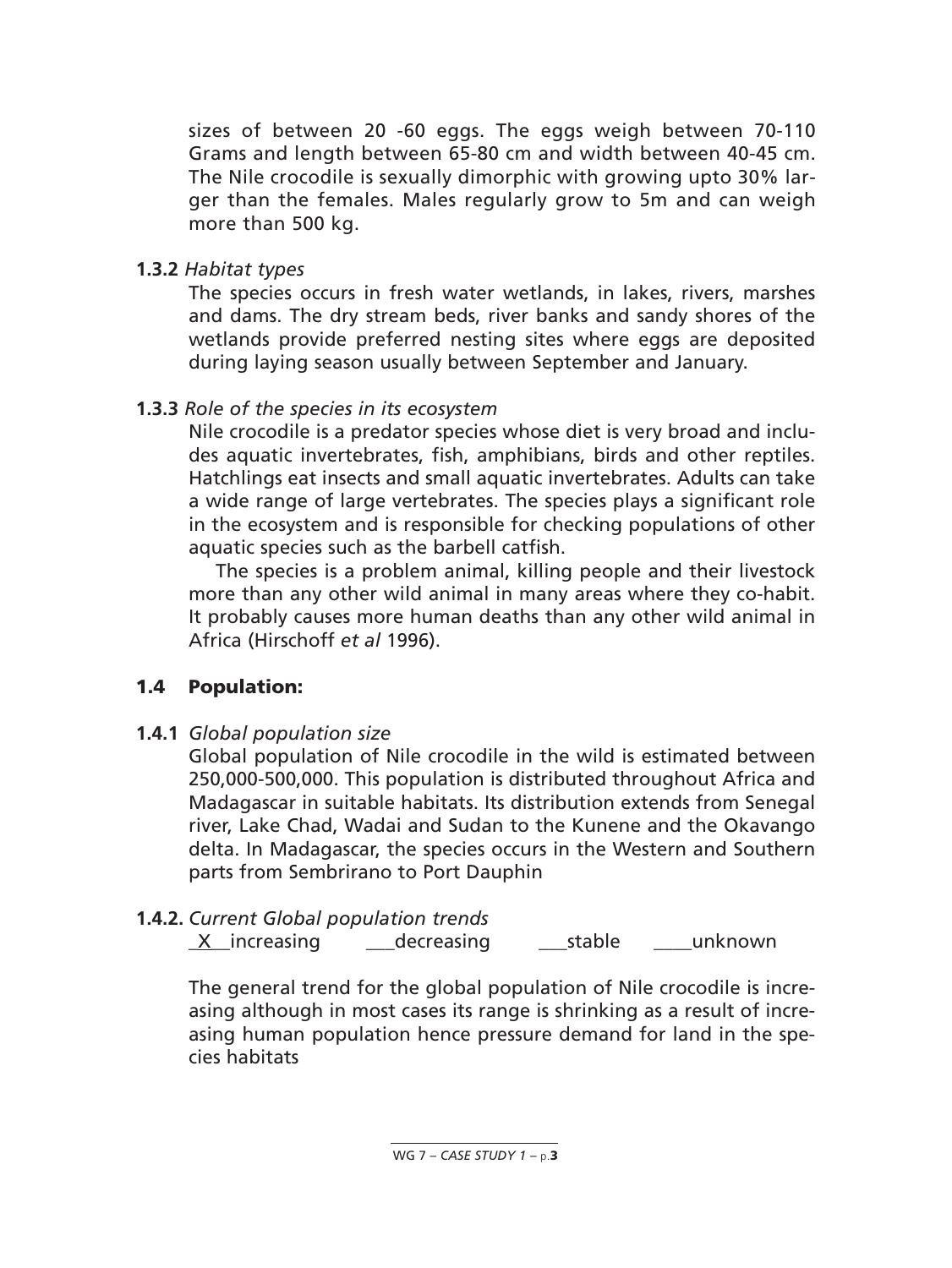## **1.5 Conservation status**

| Critically endangered | <b>Near Threatened</b> |
|-----------------------|------------------------|
| Endangered            | X Least concern        |
| Vulnerable            | Data deficient         |

The species was listed under IUCN as Vulnerable in 1990 (Baillie & Groombridge, 1990) and later in 1996 as species of Lower Risk but was not subsequently listed in 2000, and 2003.

The species is listed in Appendix I of CITES (threatened with extinction) in most of its range except populations of Botswana, Ethiopia, Kenya, Madagascar, Malawi, Mozambique, Namibia, South Africa, Uganda, The United Republic of Tanzania (subject to an annual export quota of no more than 1600 wild specimens including hunting quotas, in addition to ranched specimens), Zambia and Zimbabwe that are in Appendix II (not threatened but trade must be controlled) for purposes of ranching in accordance with Resolution Conf. 11.16.

### **1.5.2** *National conservation status for the case study country*

The Tana River has the biggest living population of Nile crocodile (*Crocodylus niloticus*) in Kenya. The Tana River is the longest river in Kenya stretching over a total length of 1,000 km and has the largest catchments area of about 95,000 km square ; an approximately 17% of the Kenya land mass. It flows for most of its course across semi-arid and arid regions meandering through alluvial floodplain of varying width from 2km in the middle to 40km in the lower delta region. It enters the Indian Ocean through the Ozi River being the main channel near Kipini. The river has been the source of crocodile eggs for breeding operations registered with KWS and CITES in accordance with the provisions of CITES Resolution Conf. 11.16 on Ranching and Trade in Ranched specimens of species transferred from Appendix I to II for ranching purposes. Kenya population of *Crocodylus niloticus* is listed in CITES Appendix II following its transfer from Appendix I in 1995 for ranching purposes. CITES ranching requirements stipulate the need for frequent assessment of crocodile numbers within areas of their exploitation to ensure sustainability.

Several crocodile population surveys and assessments have been done in Kenya however only populations of the lower reaches of Tana River have been significantly studied. The objectives of the surveys are fourfold:

• Conduct a crocodile count to determine the species population size within designated section of the water system delineated for the species utilization program;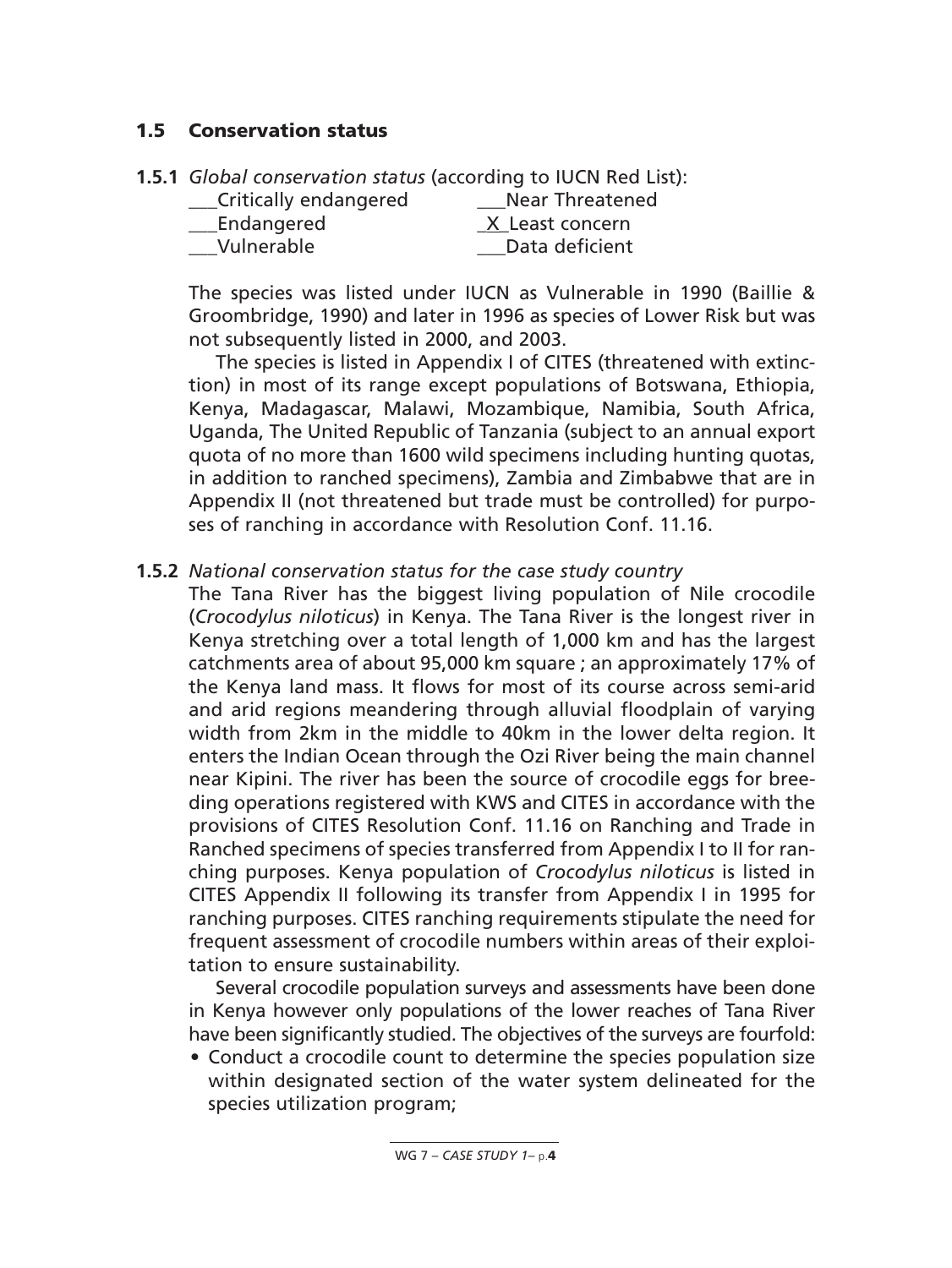- Determine the suitability and viability of the crocodile population for ranching purposes,
- Recommend conservation and management strategies for this crocodile population,
- Recommend possible utilization quotas that are sustainable

Crocodile census is an exercise that requires specialized herpetological training skills and resources. There are no up-to date comparative studies done to estimate the population of the Nile crocodile in the country. The latest census conducted in Kenya was in 1995 and involved Kenya Wildlife Service, the CITES Management Authority and National Museums of Kenya (NMK), the Scientific Authority for Kenya. The surveys covered the lower reaches of Tana River system. There are few recent data based on the species monitoring through egg collection for ranching operations but it is evident that Kenya has a large population of the Nile crocodile not under any immediate threat. Planning for a survey of the Nile crocodile in its major distribution areas is underway and data to be generated will be used to update the national conservation of the species.

## **1.5.3** *Main threats within the case study country*

No Threats

- \_X\_Habitat Loss/Degradation (human induced)
- Invasive alien species (directly affecting the species)
- \_X\_Harvesting [hunting/gathering]
- \_\_\_Accidental mortality (e.g. Bycatch)
- X Persecution (e.g. Pest control)
- Pollution (affecting habitat and/or species)

 $O$ ther

Threat to Nile crocodile in Kenya include loss of its habitat as a result of human population encroachment, erosion and loss of nesting areas and riparian habitats as rivers change their courses due to land degradation upstream, persecution as a result of human-wildlife conflict and in a limited way egg collection for ranching operations for commercial trade. During drought in some of the arid and semi-arid land, people and crocodiles increasingly come into contact within the rivers/lakes that are sources of water and fish thus causing resource use conflicts. Results of such conflicts are normally human and livestock deaths caused by the crocodiles and or persecution of the crocodiles by human beings. As a result of such conflicts, Nile crocodile populations have been reduced in specific areas of high human population in Kenya. However, due to the species resilience, Nile crocodiles are able to co-exist successfully in areas with human disturbances.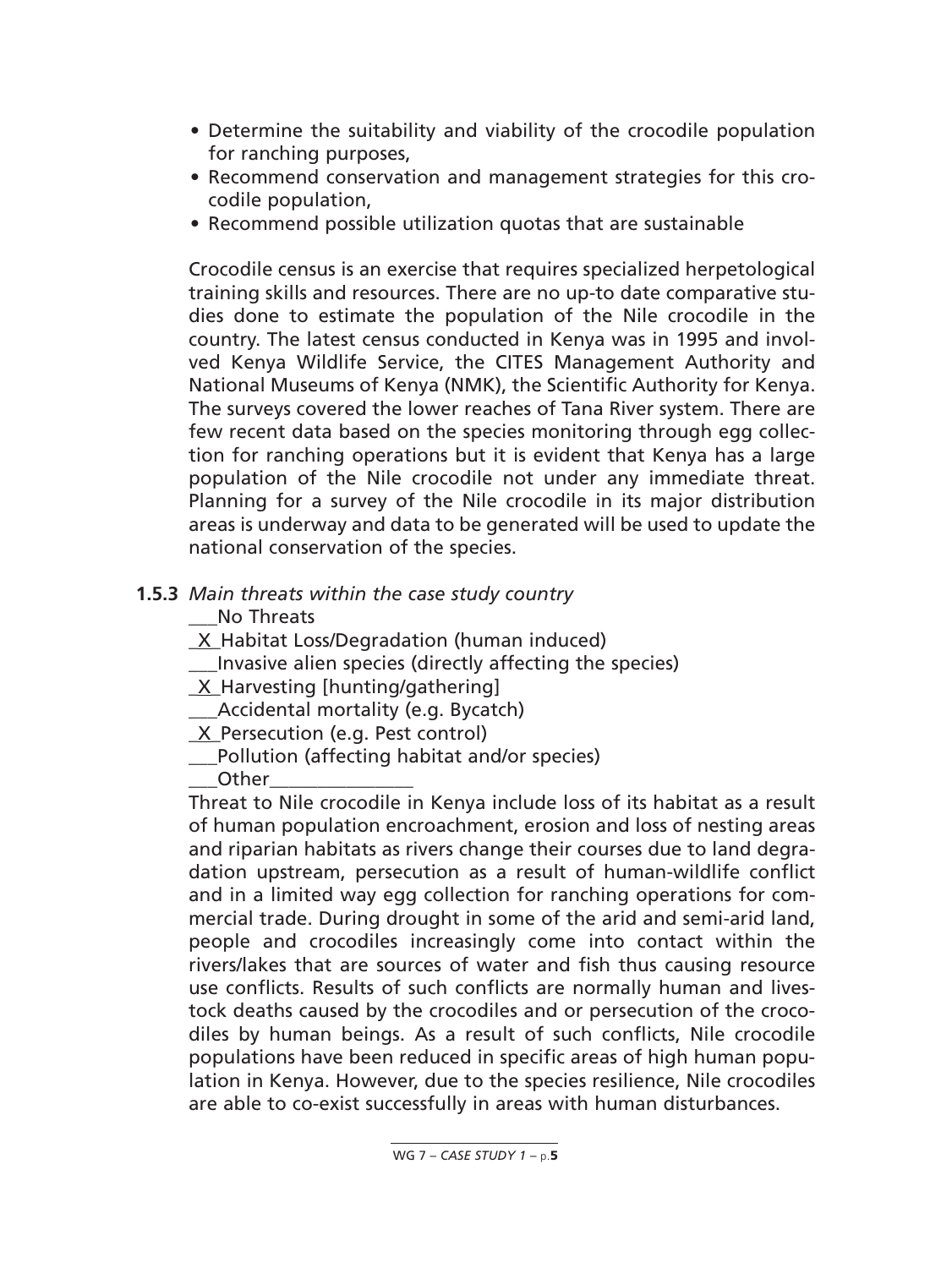### **2. SPECIES MANAGEMENT WITHIN THE COUNTRY FOR WHICH CASE STUDY IS BEING PRESENTED**

### **2.1 Management Measures**

### **2.1.1** *Management history*

The Nile crocodile (*Crocodylus niloticus*) was listed in CITES Appendix I at the plenipotentiary conference (Washington D.C, 1973) where CITES was adopted and signed. It is still included in Appendix I as a species while a number of national populations have been transferred to Appendix II including the Kenya population. All populations of *Crocodylus niloticus* are therefore in Appendix I except the populations of Botswana, Ethiopia, Kenya , Madagascar, Namibia, South Africa, Uganda, the United Republic of Tanzania(subject to an annual export quota of no more than 1,600 wild specimens including hunting trophies in addition to ranched specimens), Zambia and Zimbabwe.

Kenya did make a successful proposal to transfer its population of Nile crocodile (*Crocodylus niloticus*) from Appendix I to Appendix II for ranching purpose at the Eighth Meeting of the Conference of the Parties (CoP8) in 1992. Trade in the species is only with ranching operation specimens. Eggs for the ranching operations are collected in areas outside protected areas and therefore all populations inside protected areas are fully protected from harvesting.

## **2.1.2** *Purpose of the management plan in place*

A management plan for Kenya population of Nile crocodile was developed in 1990 to provide for a code of ranching practice and guidelines. In accordance with CITES Resolution Conf. 11.16 on *ranching and trade in ranched specimens of species transferred from Appendix I to Appendix II*, each Party that has made successful proposal to transfer a population of a species in Appendix I to Appendix II for ranching purposes should submit to the CITES Secretariat annual reports on all relevant aspects of each approved ranching operation to include the following:

- a) Status of the wild population of the species concerned
- b) Number of specimens(eggs, young or adults) taken annually from the wild
- c) An estimate percentage of the production of the wild population that is taken for the ranching operation
- d) Number of animals released back to the wild and their survival rates estimated on the basis of survey and tagging program if any
- e) Mortality rates in captivity and causes of such mortality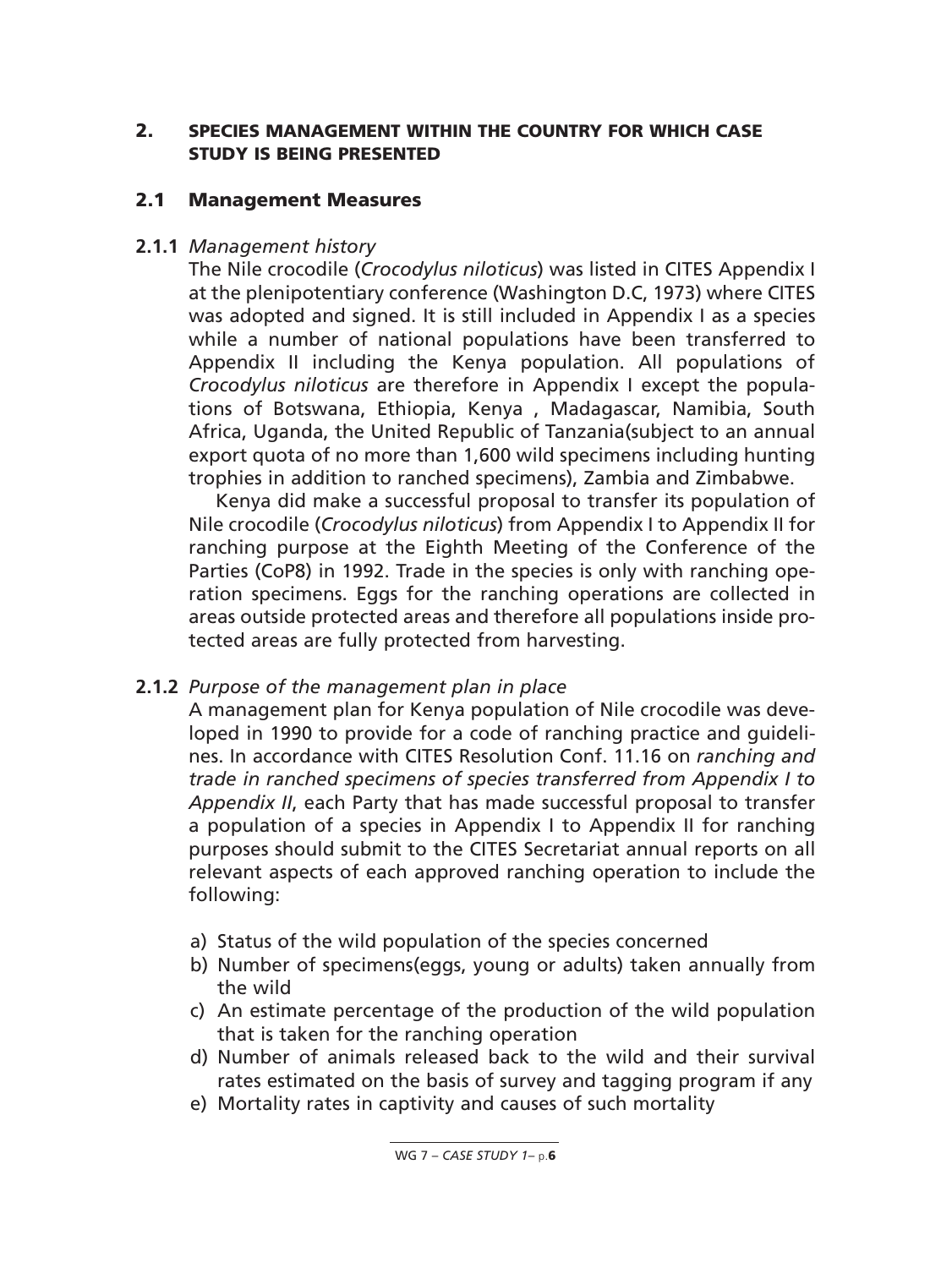- f) Production sales and exports of the products and
- g) Conservation programs and scientific experiments carried out in relation to the ranching operation or the wild population concerned

There is currently a strong focus by the MA towards ensuring there is improved compliance and enforcement of the code of practice and production standards.

## **2.1.3** *General elements of the management plan*

The following procedures are being required of all potential and registered operations:

- a) The potential rancher submits a short feasibility study with a management plan of proposed ranching operation to the MA.
- b) Upon acceptance/approval by the MA, the applicant submits a detailed project proposal detailing the following:
	- Location of the proposed ranching operation
	- Water supply
	- Food supply evidence of secure food supply to feed a stated and projected number of crocodiles and a detailed plan of the operation.
	- Financial capital the applicant will have to show proof of sufficient financial resources to cover at least four years of operation without expected income from the ranching operations.
	- Expertise on crocodile handling and husbandry
	- Ranch/Farm business plan with projected expansion and production
	- Full Environmental Impact Assessment Report
- c) The MA reviews and responds to the feasibility studies and the completed project proposals upon which a competent team from the MA and the SA does physical inspection of the facilities
- d) A letter of authority to ranch/farm is issued and can be revoked on failing to maintain standards required. The letter of authority stipulates conditions and standards to be met which include:
	- Procedures, formats and frequency of submitting farm returns
	- Standards of the facilities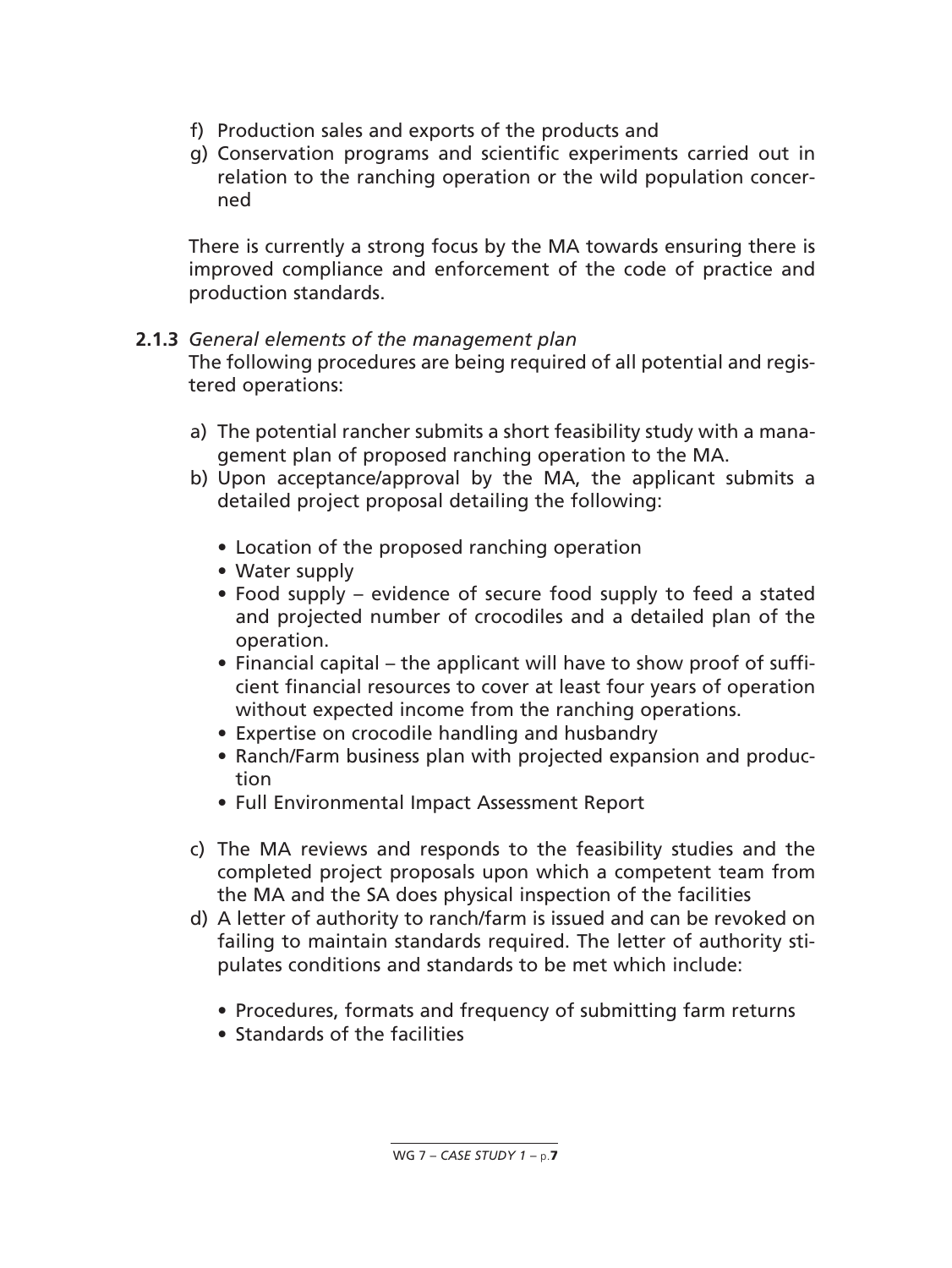#### **2.1.4** *Restoration or alleviation measures* (see 2.1.2)

#### **2.2 Monitoring system**

This case study presents the status of the crocodile population in Kenya as guided my a Management Plan for the species' ranching operations based on scientific information generated from population assessments, regular returns by the ranchers and routine inspections of the operations as a monitoring system for the species population.

The information presented in this case study is an analysis of population surveys, returns of the ranching operations and data collected through physical inspections of the same by a team from the CITES Management and Scientific Authorities. Valuable information is received through the Crocodile Producers Association of Kenya (CPAK) and directly from individual ranchers/producers.

#### **2.2.1** *Methods used to monitor harvest*

Currently there are six Nile crocodile ranching operations in Kenya most of them along the Kenyan coast and one in Kirinyaga district within the proximity of the five hydroelectric dams along the Tana River system. Currently, most of the eggs collected for the ranching operations are sourced from the Tana River system. Only a small percentage is currently being collected in Lake Turkana estimated to have a population of 12,000 crocodiles. To ensure continued sustainable exploitation of crocodile resources within the country, the species population in the Tana River especially the lower reaches has been regularly assessed and monitored using basic egg collection data and community reporting on incidences of community-crocodile interactions in the major species distribution areas. The areas of egg collections are zoned to allow for appropriate levels of monitoring the population, its protection and utilization. Data on the number of eggs per nest and the egg collection efforts (number of egg nests identified and collected within the open season for egg collection) is used to provide information on relative size of the crocodile population within a given segment of the egg collection zone. The sizes of the eggs collected are also used to provide general information on the relative age, sizes and structure of the reproductive female population of the crocodile in the egg collection zones. Based on data on egg sizes collected and analysed at the Nile crocodile ranching operation, it indicates the size of the eggs positively correlates with the size of the female crocodile laying the eggs. The data on the number of nests collected is used to estimate the population of female crocodiles that have reached reproductive age at each collection season. This data does not however aid to estimate the population of the males and also the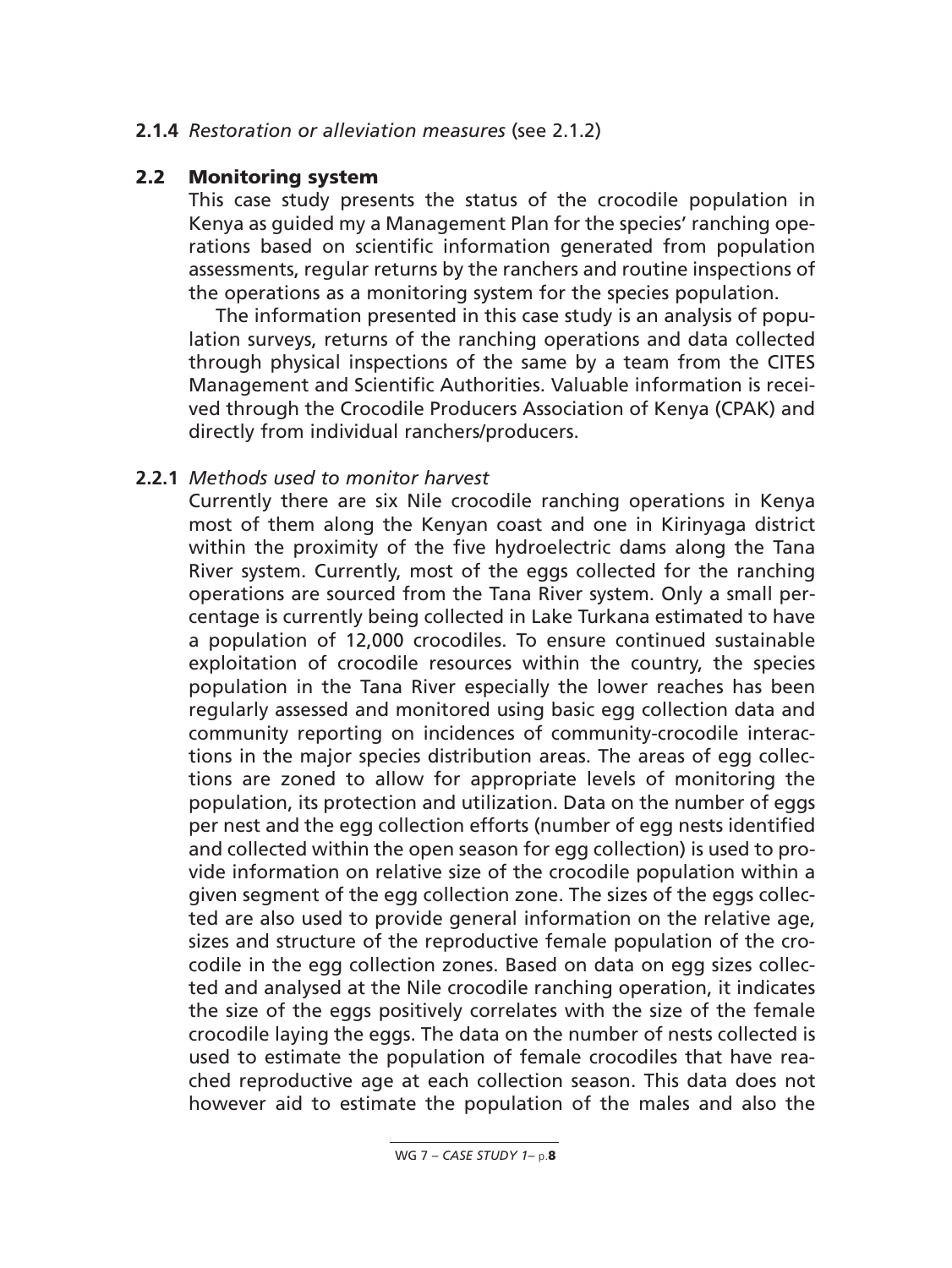reproductive immature population of the crocodiles in the designated egg collection zones. However, better censuses of the various segments of the crocodile population and especially the adults are certainly necessary. A national survey of the Nile crocodile population was scheduled for early this year but due to budget constraints, it has been rescheduled to early 2009. Currently, the designation of specific zones in the lower reaches of Tana river and also the Lake Turkana for egg collection focuses on reducing the Nile crocodile population to mitigate against crocodile-human conflicts. Approvals on the number of eggs for collection by each ranching operation are based on projected farm capacity for production. Once the egg collection permit is issued for specified number of eggs in specified identified collection zone, the collection of the eggs is monitored followed by inspection of the facilities in the ranching operation to ensure the facility can manage the number collected and taking cognizant of the existing stock and the projected trade. These multiple factors are considered and used to determine quotas for crocodile egg collection allocated to each of the registered ranchers and breeders. The total quotas allocated to all the ranching operations therefore vary year –on-year as determined by the capacities of the operations to produce. The quota allocated to each operation is reviewed in the course of the collection season against the respective facility expansion. To effectively ensure this review, the egg collection is closely monitored through use of the collection permits and filing of returns. The annual egg collection is used to monitor relative crocodile population abundance in the designated zones and identify trend and problem areas.

|   | S No. Ranch/farm Name                | Location | <b>Ranching/Captive</b><br>breeding |
|---|--------------------------------------|----------|-------------------------------------|
|   | Nile Crocodiles                      | Mombasa  | R                                   |
| 2 | Kenya Crocodile Farm (Mamba Village) | Mombasa  | СB                                  |
|   | Baobab Crocodile Farms <sup>1</sup>  | Mombasa  | R,CB                                |
| 4 | Larfarge Ecosystem <sup>2</sup>      | Mombasa  | R, CB                               |
| 5 | <b>MarkEast Brook Crocodile Farm</b> | Malindi  | <b>CB</b>                           |
| 6 | <b>Galaxy Crocodile Farm</b>         | Sagana   | R. CB                               |

Crocodile ranches and farms in Kenya (2008)

1 Stock for this farm was obtained from the former Baobab Farm Ltd. now relocated to a new site.

<sup>2</sup> This is the new name for the former Baobab Farm Ltd. with a shift from commercial operation to eco-tourism.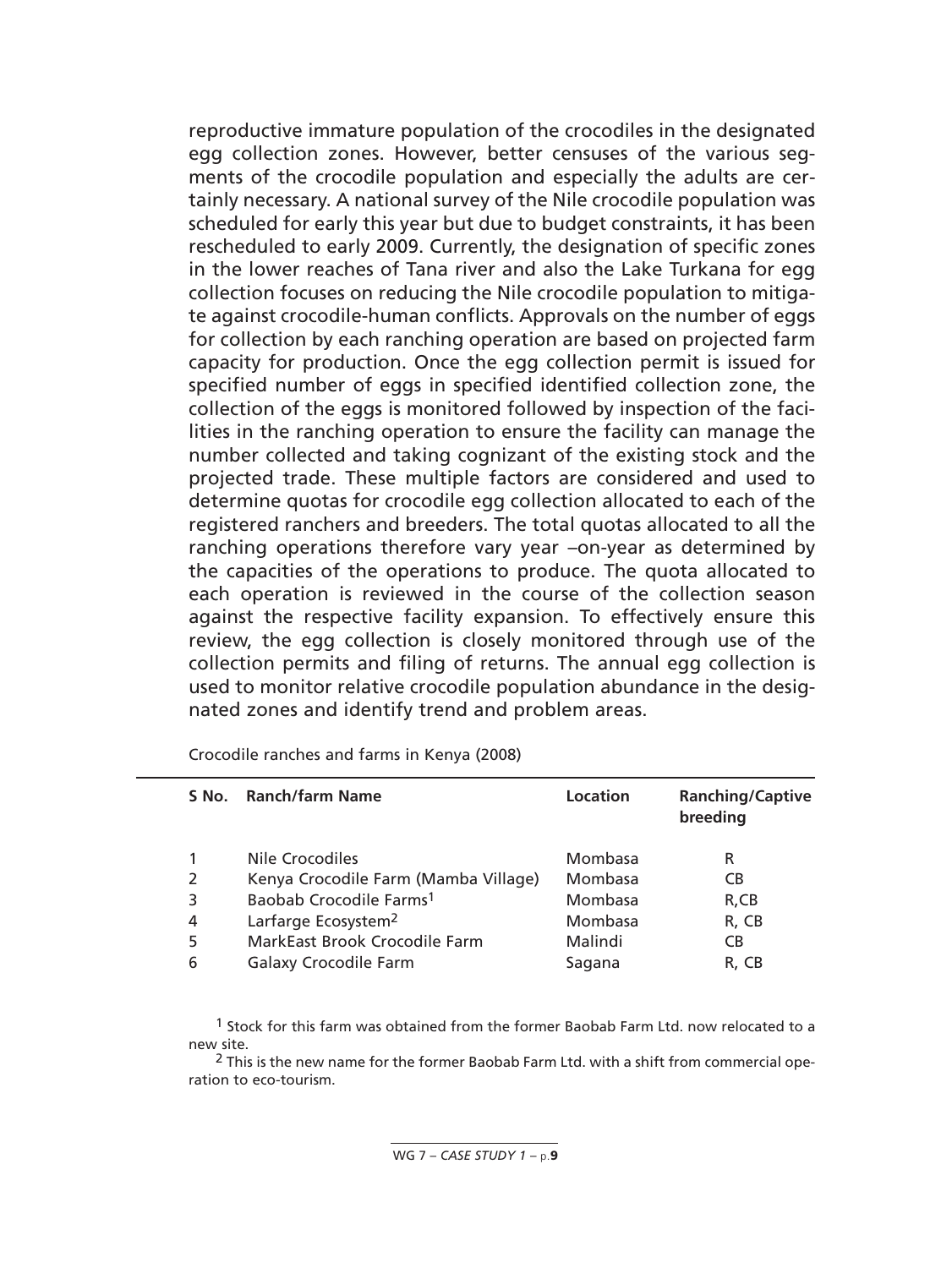Crocodile stocks on farms (2005/2006)

|                 | <b>Farm/Ranch Name</b> |                    |                       |                                   |                      |        |               |
|-----------------|------------------------|--------------------|-----------------------|-----------------------------------|----------------------|--------|---------------|
| Age             | <b>Nile</b>            | Kenya              | <b>Baobab</b>         | <b>MarkEast</b>                   | Larfarge             | Galaxy | <b>Totals</b> |
| Class/category  | Crocodiles Crocodile   | (Mamba<br>Village) | Croc.<br><b>Farms</b> | <b>Brook</b><br>Crocodile<br>Farm | Ecosystems Crocodile | Ltd.   |               |
| Less 1 year     | 7,835                  | 2.777              | 3,229                 | 194                               |                      | 823    | 14,858        |
| I yr. 9 months  | 5,110                  | 1,881              |                       | 165                               |                      |        | 7,156         |
| 2 yr. 9 months  | 4,026                  |                    |                       | 330                               |                      |        | 4,356         |
| Mixed ages      | 311                    | 1,204              | 1,335                 | 34                                | 189                  |        | 3,073         |
| On treatment    | 490                    |                    |                       | $\overline{\phantom{0}}$          |                      |        | 490           |
| <b>Breeders</b> |                        | 238                | 94                    | 40                                | 28                   |        | 400           |
| <b>Totals</b>   | 17, 772                | 6.100              | 4,658                 | 763                               | 217                  | 823    | 30,333        |

Egg collection Quotas allocated and numbers taken from the wild from 2002/2003 to 2007/2008 collection seasons

| Name of<br>Farm                      | Collection<br>locality | 2002-3<br>Quotas<br>allocated | Eggs<br>collected | 2003-4<br>Quotas<br>allocated | Eggs<br>collected | 2004-5<br>quotas<br>allocated | Eggs<br>Collected | 2005-6<br>Quotas<br>allocated | Eggs<br>collected | 2006-7<br>Quotas | Eggs<br>collected | 07/08<br>Quota | Eggs<br>collected |
|--------------------------------------|------------------------|-------------------------------|-------------------|-------------------------------|-------------------|-------------------------------|-------------------|-------------------------------|-------------------|------------------|-------------------|----------------|-------------------|
| Nile<br>Crocodiles<br>Ltd            | Lower<br>Tana          | 12,000                        | 8,360             | 16,000                        | 10,300            | 20,000                        | 14,119            | 25,000                        | 19,589            | 25,000           | 15,701            | 30,000         | 30,000            |
| Galaxy<br>Crocodile<br>Farm**        | $Lower -$<br>Tana      |                               |                   |                               |                   |                               | 15,000            | 2,096                         | 15,000            | 2,300            | 20,000            | 2,000          |                   |
| Baobab<br>Crocodile<br>Frams         | Lower<br>Tana          | 12,000                        | 6,243             | 12,000                        | 6,292             | 5,000                         | -                 | 5,000                         |                   |                  |                   |                |                   |
| Kenya<br>Crocodiles                  | $Lower -$<br>Tana      |                               |                   |                               | 4,000             | —                             | 4,000             |                               |                   |                  |                   |                |                   |
| Total<br>Quota<br>allocated<br>/eggs |                        | 24,000                        | 14,603            | 28,000                        | 16,592            | 29,000                        | 14,119            | 49,000                        | 21,685            | 40,000           | 18,001            | 50,000         | 32,000            |
| collected                            |                        |                               |                   |                               |                   |                               |                   |                               |                   |                  |                   |                |                   |

The lower Tana River is a long stretch divided into three- (3) distinct collection zones namely Mbalambala-Garissa, Baomo-Kipini and Garissa -Wenje and the community egg collection programmes do not overlap. \*\* Farm was established in late 2005.

Estimate of the hatchability success rates of eggs collected for commercial production in the ranching operations

The following table summarizes the egg hatchability success for the various farms during the 2005/2006-egg collection season.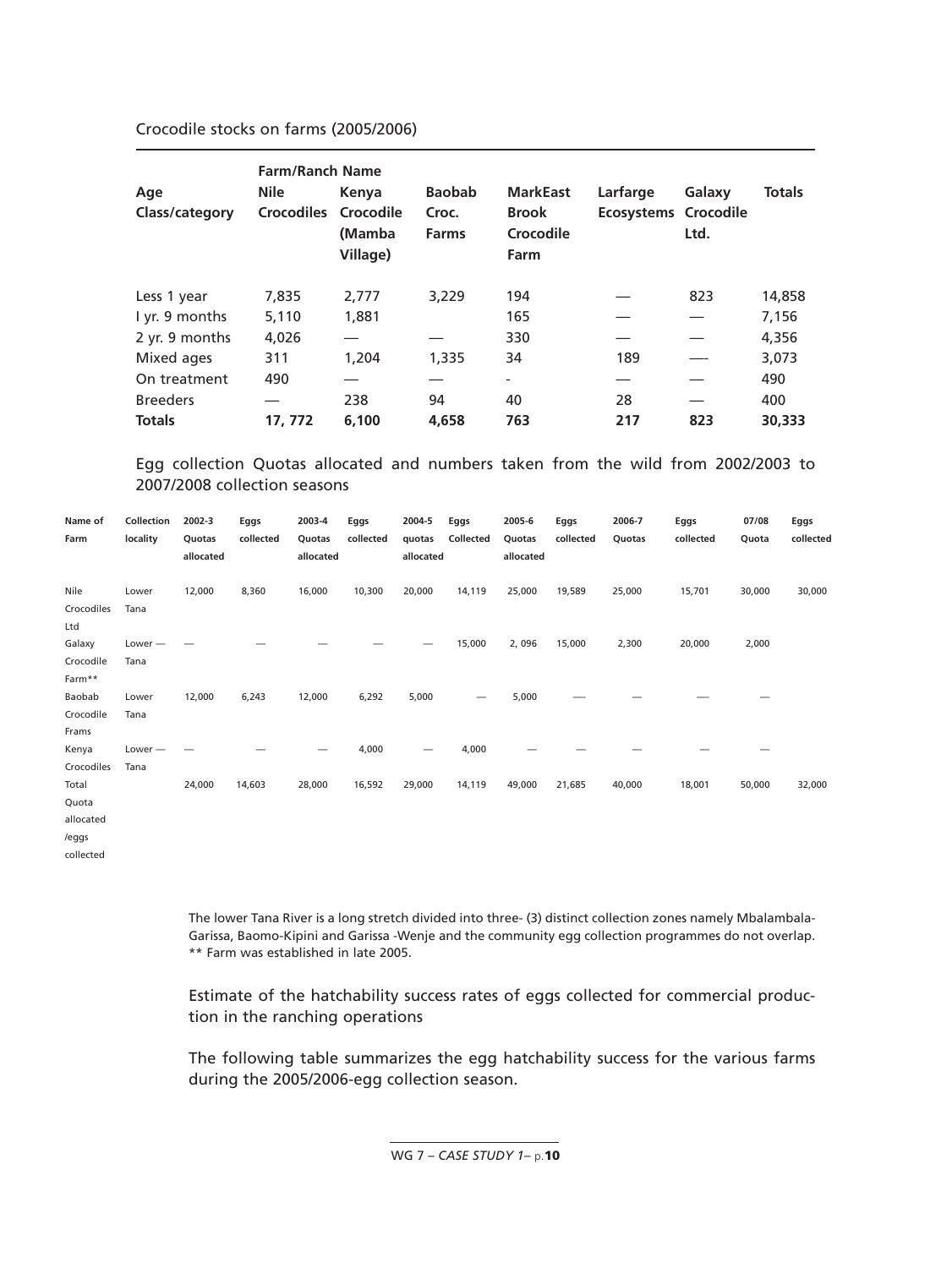| Name of Farm                     | Eggs<br>collected<br>from farm | Eggs<br>collected<br>from wild | Hatchlings<br>realized | $\%$<br><b>Success</b><br>hatching<br>rate |
|----------------------------------|--------------------------------|--------------------------------|------------------------|--------------------------------------------|
| Nile Crocodiles Ltd.             |                                | 19,589                         | 12,303                 | 62.81                                      |
| <b>Galaxy Crocodile Farm</b>     |                                | 2,096                          | 823                    | 39.27                                      |
| Lafarge Ecosystem                | 1124                           |                                | 449                    | 39.95                                      |
| Baobab Crocodile Farms           | 503                            |                                | 287                    | 57.06                                      |
| Kenya Crocodile Farm             | 4979                           |                                | 3169                   | 63.65                                      |
| MarkEast Brook Crocodile Farm    | 366                            |                                | 183                    | 50.00                                      |
| Totals                           | 6972                           | 21685                          | 17214                  |                                            |
| Average % success on farm        |                                |                                |                        | 52.67                                      |
| Average % success from Wild      |                                |                                |                        | 51.04                                      |
| <b>Overall Average % success</b> |                                |                                |                        | 60.01                                      |
|                                  |                                |                                |                        |                                            |

Lack of or inadequate experience in egg handling by newly recruited community egg collectors contributed to low levels of egg hatchability for eggs collected from the wild. Galaxy Crocodile Farm, which recorded the lowest hatchability success, suffered from this problem and also the fact that this was their first operation in the farm. Some of the eggs, however, were not fertile (Dan Haller, Manager Nile Crocodiles, Pers. Comm.) in the lower reaches of Tana River the following are the eggs collection areas: Ozi, Kau, Riketa, Chalaluma, Didewaride, Moa, Kibusu, Biliasa, Matomba, Mikameni, Bubesa, Mnazini and Baomo.

*The mortality rate in captivity and causes of such mortality* Loss is more common at the egg collection and hatchling stage hatchlings and sometimes juveniles are susceptible to skin infections. Such cases are successfully reversed in treatment ponds at the ranching facilities.

## **2.2.2** *Confidence in the use of Monitoring*

The MA is responsible for issuance of all permits in accordance with the provisions of the Wildlife Act CAP 376 of Kenya. Permits for egg collection are issued to the ranching operations and the authority communicated to the local authorities and officers of the management Authority under which the egg collection areas fall to supervise the collection and file parallel reports. The resource is communally owned and harvesting is managed and controlled jointly with the community.

## **2.3 Legal framework and law enforcement**

Hunting and dealership in wildlife and wildlife products have been outlawed in Kenya by an Act of Parliament since 1977 and 1978 res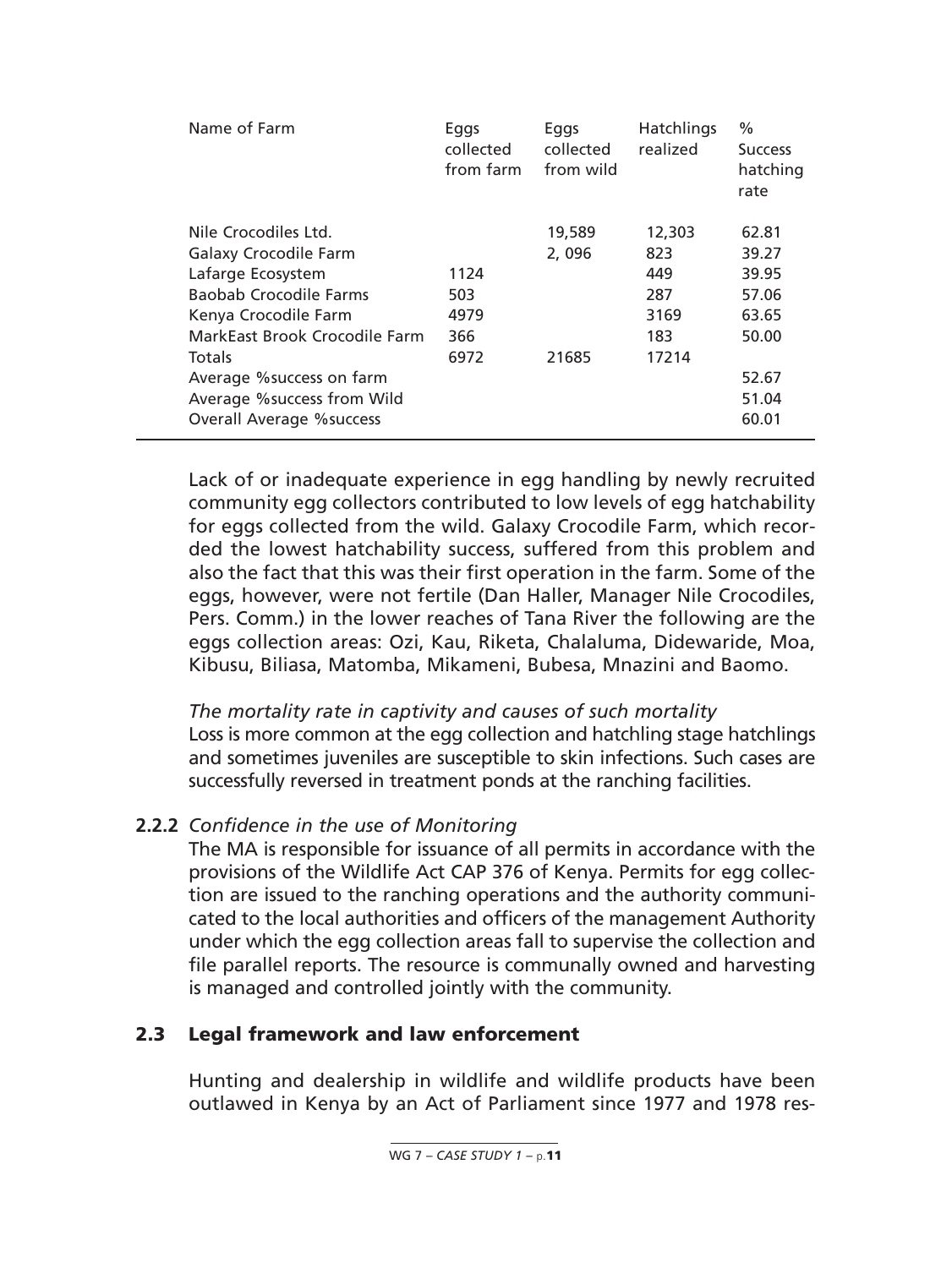pectively. However, Section 67 of the Wildlife Act allows the Minister in charge of wildlife to make regulations for the better management of wildlife farming. Collection of crocodile eggs is treated as hunting. Crocodile eggs and or products are trophies in accordance with the National law and therefore requires prior permit to collect the eggs or deal in crocodile trophies such as meat and skins.

Nile Crocodiles are gazetted as prohibited exports unless authorized by the Minister in charge of wildlife. Exports of crocodiles and their products are therefore subject to approval by the minister responsible for wildlife.

Internationally, trade in Nile crocodile and its products is regulated under CITES. The MA reports annually numbers of export permits issued and quantities of products to the CITES secretariat. Producers make requests to the MA for tags annually and the MA assigns the tag numbers and advises the Secretariat. The Secretariat links up the tag supplier with the producer for the tag supplies and payments.

### **3. UTILIZATION AND TRADE FOR RANGE STATE FOR WHICH CASE STUDY IS BEING PRESENTED**

### **3.1 Type of use** (origin) **and destinations** (purposes)

Utilization of Nile crocodile in Kenya is commercial based on ranched specimens in accordance with CITES Res. Conf. 11.16. The parts utilized include meat for food that is utilized locally and sold through outlets authorized and regulated by the Management authority and the skin that is solely for export markets for leather industry.

#### **3.2 Harvest:**

#### **3.2.1** *Harvesting regime*

Only eggs are collected from the wild under authority, incubated and reared in authorized ranches to reach commercial maturity size of approximately 1.2 meteres at average age of 3 years. The egg collection is carried out under a community egg collection programme.

#### **3.2.2** *Harvest management/ control* (quotas, seasons, permits, etc.)

Egg collection from the wild by registered operations requires a separate collection permit and returns are filed with the Management Authority immediately at the close of the collection. Egg collection is regulated using open and closed collection seasons. Egg collection season is between September and March. In the course of the open season, the eggs collected for each ranching operation is reviewed based on filed returns and physical inspections at the facility and also assess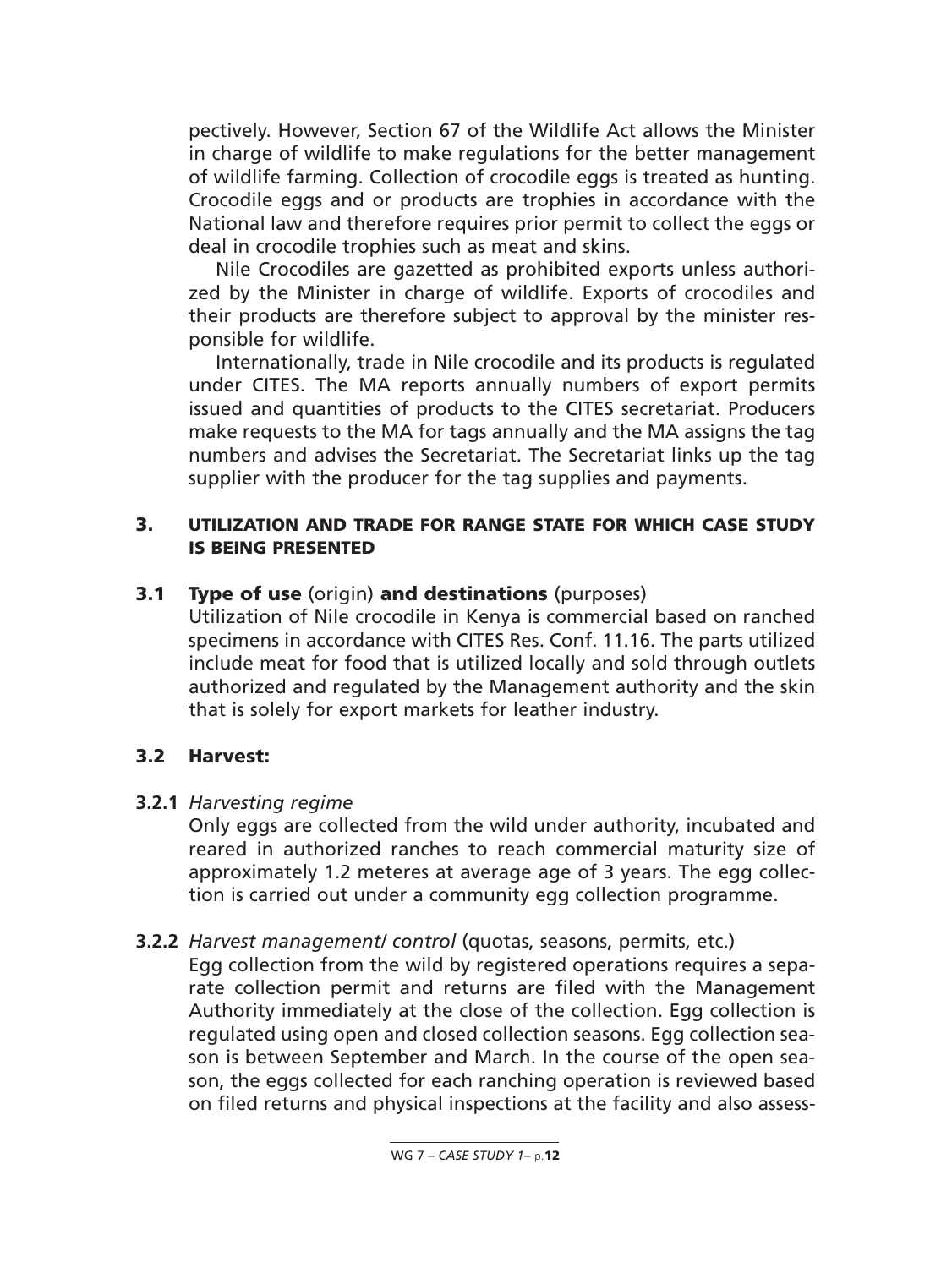ment of the capacity of the facility to accommodate and manage the projected production levels. In order to reduce probable mortalities as a result of disturbance in the nests if some eggs were left uncollected during egg collection, all eggs in the identified and selected nests are collected. At least 33% of identified nests are left undisturbed and uncollected for the population recruitment.

Egg collection involves local communities in the designated zones of collection currently in the lower reaches of Tana River and Lake Turkana. The MA recommends that the ranchers identify and train community members on methods of egg collection and handling for maximum production and minimal wastage/loss. Community members are paid on the number and viability upon hatching of collected eggs. Approximately 85% of the crocodile eggs collected are collected by grass root community members and communities benefit directly from the resource. Collectors are trained on egg handling as the eggs are sensitive. The integration of local communities in the egg collection programme has proved to be of positive value to conservation of wild populations.

In some instances, the ranchers have introduced extra incentives in the form of bonus payments dependable on percentage hatchability. Each collector is paid Ksh.10 per egg collected plus a bonus of up to a maximum Ksh.25 on hatching as an incentive. Overall, community crocodile egg collection programme has helped to turn the human crocodile conflict problem into a sustainable socio-ecological and economic opportunity, which supports conservation of the resource.

Selectively and based on area assessments, identified adult problematic animals are captured and used as breeding stock in selected authorized ranches. In return the operations support community development projects in the source of breeders as further incentives for insitu conservation of the crocodile population. The capture of adult rogue crocodiles for ranching purposes is provided for in the crocodile management plan. The objective of this element is human-crocodile conflict management.

#### **3.3 Legal and illegal trade levels**

The table below shows crocodile skin exports authorized by Kenya MA for the year 2001- 2005.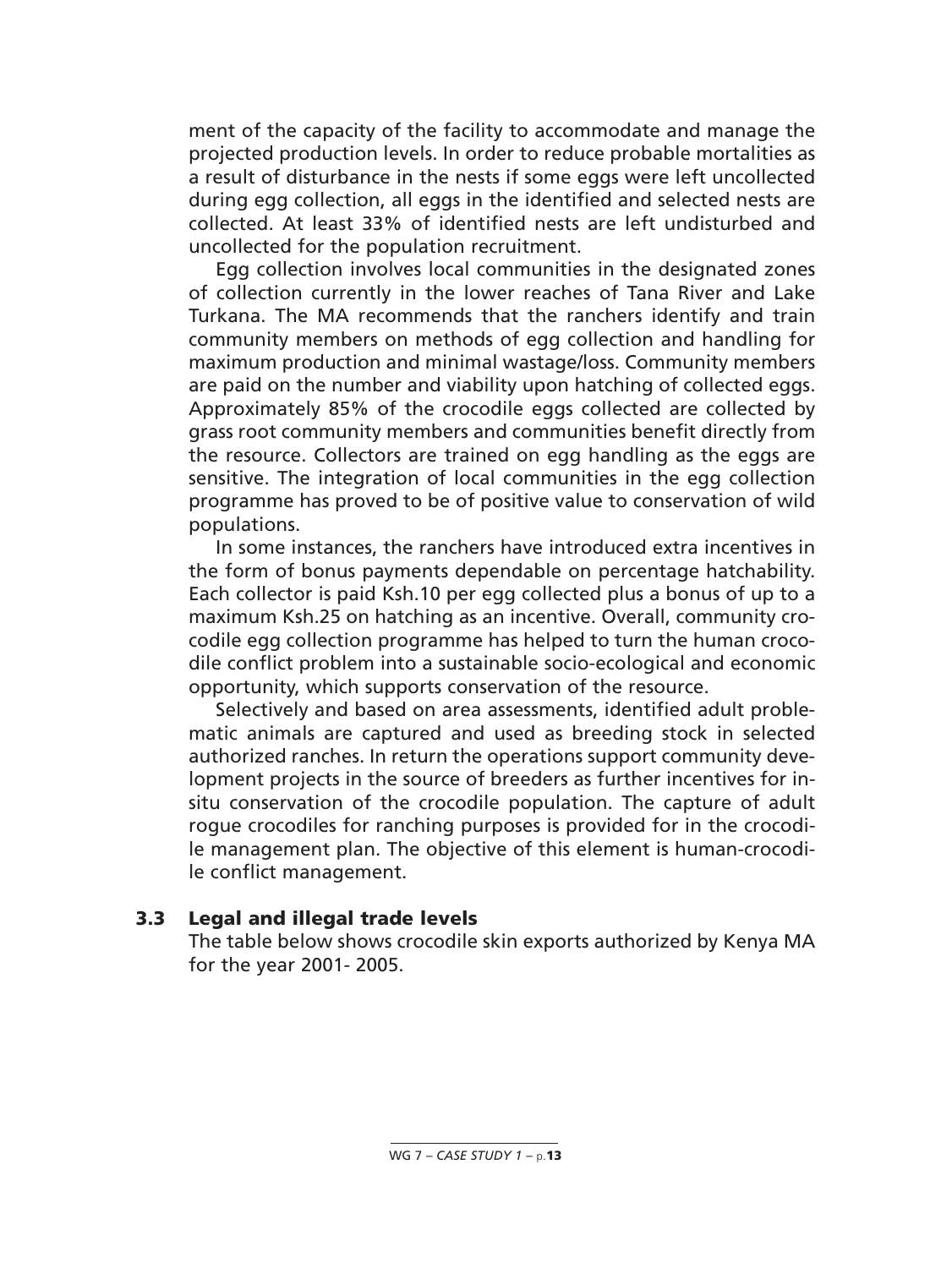| Farm/Ranch                          | 2001  | 2002  | 2003  | 2004  | 2005   | 2006  | 2007   |
|-------------------------------------|-------|-------|-------|-------|--------|-------|--------|
| Kenya Crocodiles<br>(Mamba village) | 1,500 | 700   |       |       | 2,500  | 2,500 |        |
| Nile Crocodiles                     | 1,650 | 1050  | 1,050 | 1,200 | 4,700  | 6,210 | 10,645 |
| Baobab Crocodile                    | 1,500 | 650   | 1,300 | 1,700 | 2700   |       |        |
| Farms<br>(Ex-Baobab Ltd.)           |       |       |       |       |        |       |        |
| MarkeastBrook<br>Croc. Farm         |       | 62    | 87    | 150   | 150    |       |        |
| Totals as per<br>permits            | 4,650 | 2.462 | 2.437 | 3.050 | 10,050 | 7.000 | 10,645 |

Export of Crocodile skins from Kenya 2001-2007

Exports of Crocodile products other than Skins from Kenya 2001-2007

| Year                 | <b>Product</b><br>exported                                  | <b>Quantities in</b><br>permits issued | <b>Farm Name exporting</b>                                          |
|----------------------|-------------------------------------------------------------|----------------------------------------|---------------------------------------------------------------------|
| 2001                 | $\overline{\phantom{0}}$                                    |                                        |                                                                     |
| 2002                 |                                                             |                                        |                                                                     |
| 2003                 | $\overline{\phantom{0}}$<br>Live hatchlings<br><b>Heads</b> | 3,300<br>144                           | Kenya Crocodiles (Mamba village)<br>Kenya Crocodiles (Mamba Village |
| 2004                 | $\overline{\phantom{0}}$                                    |                                        |                                                                     |
| 2005                 |                                                             |                                        |                                                                     |
| <b>Total Animals</b> |                                                             | 3.444                                  |                                                                     |

The exports are mainly destined to Singapore.

No cases of illegal trade in crocodiles and their products have been reported in the recent past.

## **II. NON-DETRIMENT FINDING PROCEDURE (NDFS)**

### **1. IS THE METHODOLOGY USED BASED ON THE IUCN CHECKLIST FOR NDFs?**

 $X_$ yes  $_$ no

Methodology used in doing NDF studies on Nile crocodile is systematically followed based on the IUCN checklist for NDFs. Details especially on quantitative information where possible is generated to back up the qualitative assessment. The checklist is extensively referred to during the process.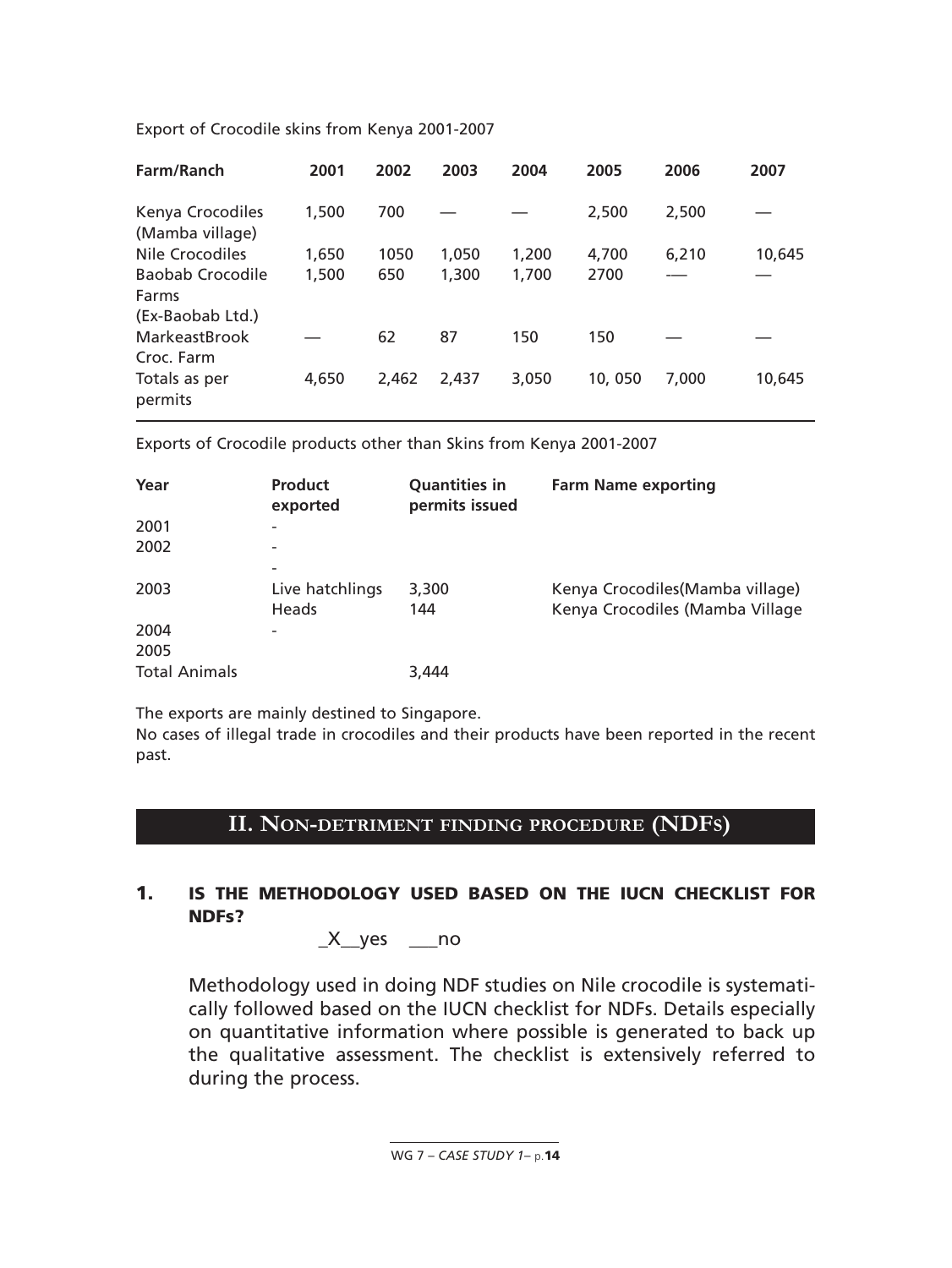## **2. CRITERIA, PARAMETERS AND INDICATORS USED**

The concepts in the checklist are referred to when carrying out the NDF process and applied in combination with information on the following elements:

The species characteristics:

- Distribution
- Tolerance to human disturbance
- Mortality rate based on hatchability success rate of the collected eggs as determined by methods of the egg collection and handling

### **3. MAIN SOURCES OF DATA, INCLUIDING FIELD EVALUATIONS OR SAMPLING METHODOLOGIES AND ANALYSIS USED**

The following are the sources of data for making NDF on Nile crocodile in Kenya

- Field assessment of population abundance. Regular assessments of the Nile crocodile population are conducted especially in the lower reaches of Tana River system and Lake Turkana which are the major two areas where egg collection is authorized to feed the six registered Nile crocodile ranching operations.
- Kenya Wildlife Service Stations daily Occurrence Book recording incidences of human-crocodile conflicts and returns on egg collection.
- Applications for egg collection quotas and collection sites from the ranching operations
- Egg collection permits and filed returns by local communities, Kenya Wildlife service Wardens and the ranching operations
- Export permits issued for export of skins to the ranching operations
- Reporting by the ranching operations on the performance of the facilities and physical inspections of the ranching facilities by the Wildlife Authorities to assess the production capacities in relation to applications for egg collection permits
- Routine inspection of the ranching operations by the Management and Scientific authorities.

## **4. EVALUATION OF DATA QUANTITY AND QUALITY FOR THE ASSESSMENT**

Data obtained from the sources in c above is analyzed to determine approvals for levels of harvesting from the wild, areas to be designated for harvesting and compare with applications for exports and levels of compliance with management plans for the management of the species. Data generated from detailed reporting by the ranching operations on number of eggs collected against the number of nests removed in the wild and those left to maintain the wild population is